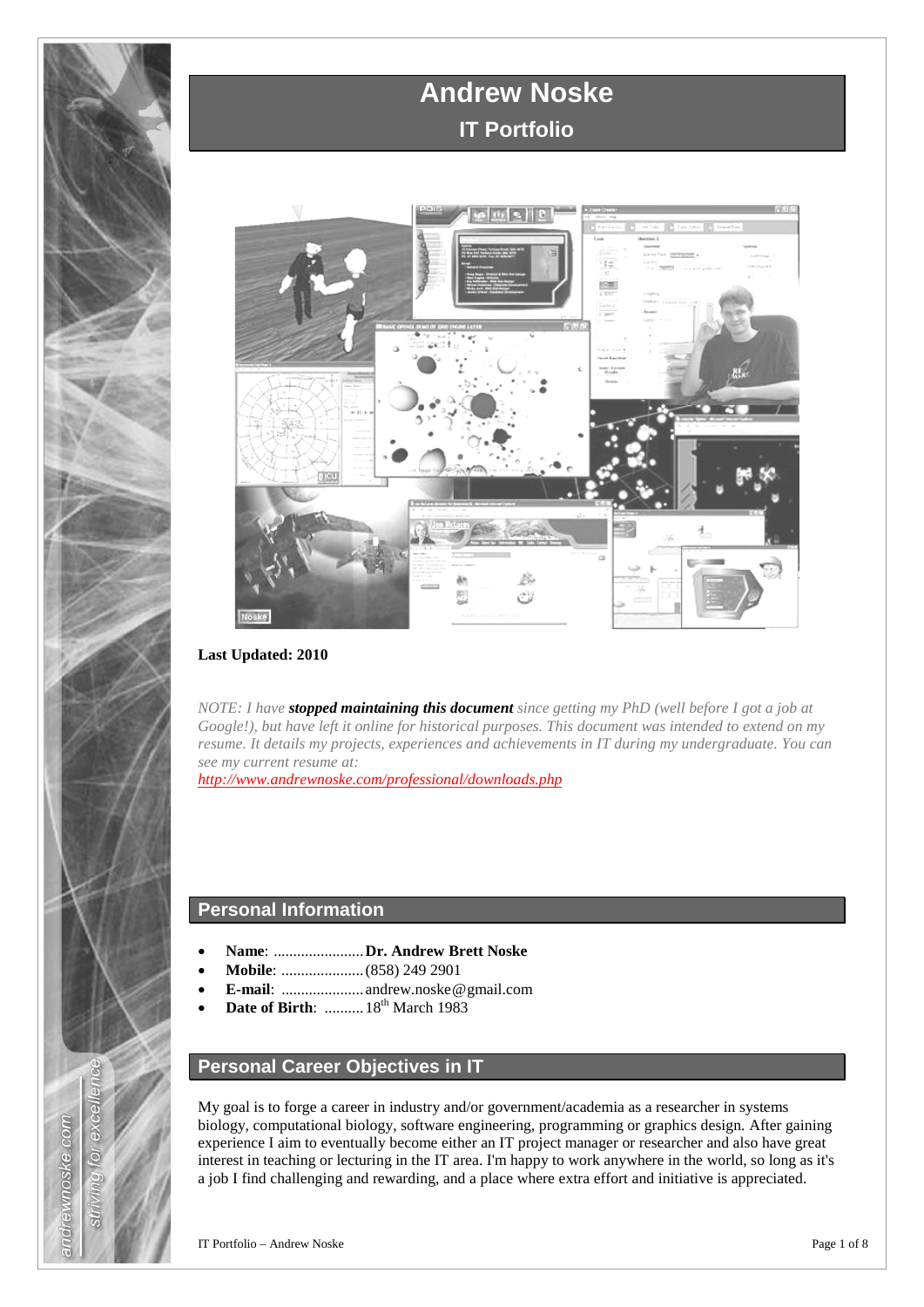

## **Awards in IT**

- *1999* Web Page Design Competition (Business Liaison Association Inc, Cairns) 3rd place
- *1999* Finalist in Asia-Pacific Qld IT&T Awards
- *2000* Finalist Far North Qld & Business Liaison Assoc. IT Awards for Grade 12
- *2001* JCU Software Engineering Australia (SEA) Scholarship accepted **\***
- *2004* Bioinformatics Honours Scholarship JCU accepted **\***
- *2004* Hunter Medal in Computer Science **\*\***
- *2004* Don Close Prize in Software Engineering **\***
- *2004* Don Close Medal for Science, Engineering and Information Technology *(for best results & community service in the Faculty)* **\*\*\***
- *2004* Awarded JCU University Medal **\*\*\***
- *2005* Offered APA Scholarship at JCU, QUT and UNSW, with Vice Chancellor's top-up at QUT and top-up at JCU – not accepted
- *2005* Offered APA Scholarship at UQ accepted **\*\*\***

## **Work Experience in IT**

- *Mar-Nov 2004 Part-time tutoring at James Cook University, for the following subjects:* 
	- o "Software Engineering" (2004 Semester 1),
	- o "Object Oriented Software Engineering" (2004 Semester 2),
	- o "Computer Graphics" (2004 Semester 2).
- *Mar-Nov 2003 Part-time tutoring at James Cook University, for the following subjects:*
	- o "Multimedia 2" (2003 Semester 1),
	- o "Internetworking 1" (2003 mid-year block),
	- "Internetworking 2" (2003 Semester 2).

Having the chance to tutor has been fantastic. In addition to the challenge of teaching on the whiteboard, many subjects changed significantly from year-to-year, and by tutoring a subject I found I gained a higher level of understanding of the material. The extra money was definitely handy, but the most rewarding aspect of tutoring was helping and interacting with students.

- *Mar 2004 Created a web survey for Lyn Courtney, president of JCU's mentor program.* This was only a small job in that it took under 10 hours, but I was proud of finishing it quickly and satisfied I had done a good job. The project was to turn a large survey form (150 questions) into a multi-page web survey which used PHP, JavaScript and MySQL to allow students to complete the survey, validate all entries, store results, and enable secure access to results. The previous year, Lyn had administered the survey by handing out paper copies and typing results manually.
- *Jan-Mar 2003 Designed website for Queensland Senator Jan McLucas, Shields St, Cairns.* This was a particularly good experience. I worked mostly in Jan's office and a little at home and was very pleased with the result. As well as guiding Jan through the process of making an effective website, I learnt a bit about politics and did many odd computer jobs around the office, including researching and buying her a good digital camera. Jan and I featured on a local television news program when the website was launched in March. You can see the site at: http://www.janmclucas.net/

Note that I did all the design work (including many Flash animations), but the site management scheme and web hosting was done by Get Started Australia, Melbourne. It wasn't until after I'd finished working on this job that I started learning dynamic web site languages like PHP at university.

• *Jan-Feb 2003* • *Designed Flash animation for Tescorp, Comport Street, Cairns.* This simple animation was designed to be a main feature on a website for a new product innovation called a hull scrubber (a device for scrubbing the hull of boats without the boat leaving the water).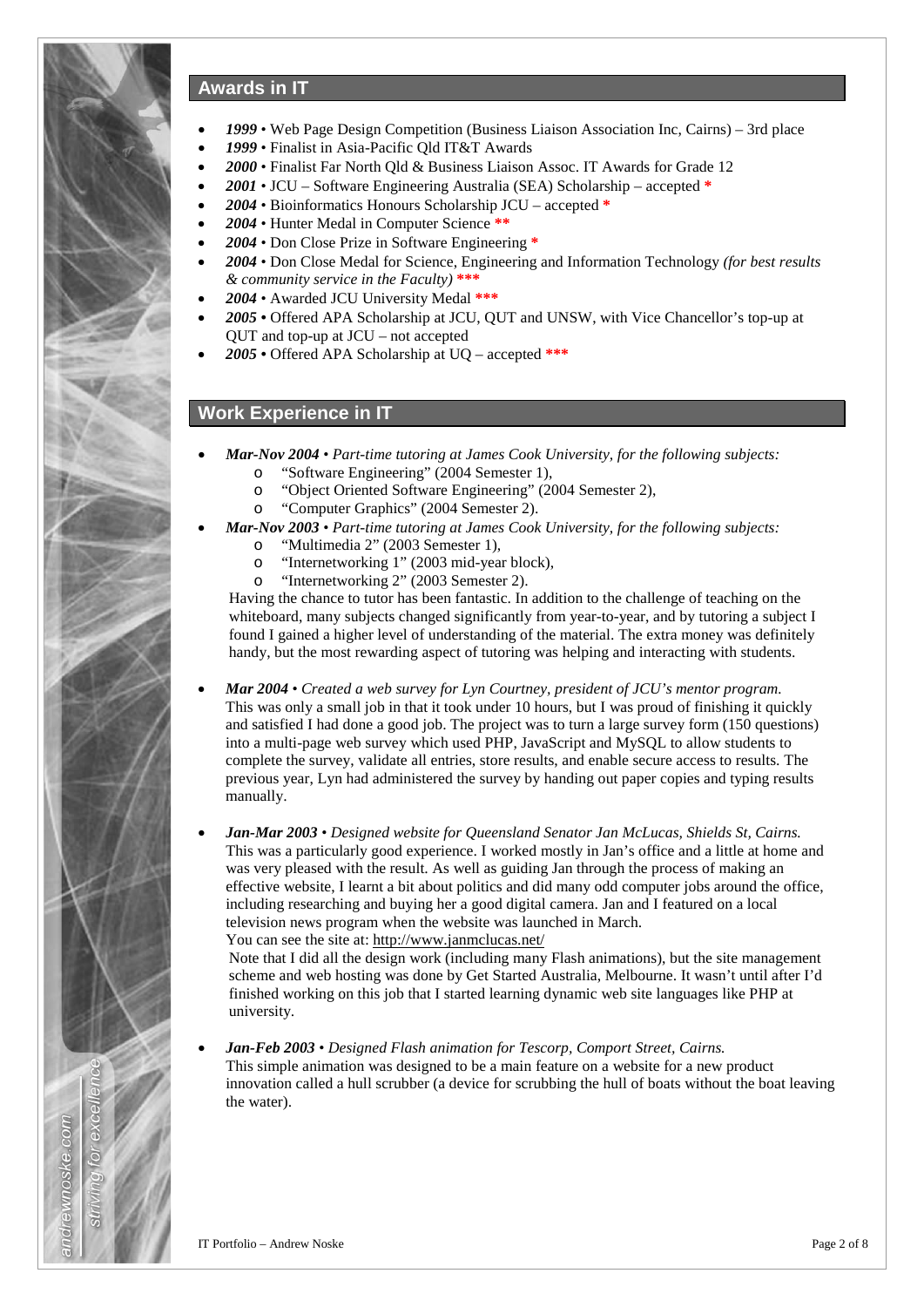## **IT Projects and Achievements**

#### **2005-2009 PhD at University of Queensland (UQ):**

- *2006-2010* Created the program "*Interpolator*" using C++, OpenGL and Qt. Interpolator allowed us to rapidly segment "tomograms" – 3D density distributions maps collected using Electron Microscope Tomography (a process similar to CAT scans) – and to generate and analyse 3D mesh models of cells. Interpolator facilitated semi-automated segmentation 10-40 times faster than the traditional technique of manually drawing every slice and has been used routinely by members of my laboratory since 2007 – saving hundreds of hours of labour in segmenting cells. Interpolator has also been used as a testing environment for my PhD work, used to run simulations and spatially analyse data for publication. More recently I have started incorporating my novel algorithms and two other plugin programs into the program IMOD [\(http://bio3d.colorado.edu/imod/\)](http://bio3d.colorado.edu/imod/) so that the thousands of academics which use this program can also benefit from faster segmentation; thus allowing them to segment tomograms in days instead of months and weeks instead of years.
- *2005-2007* Was the webmaster for the Students of the Institute of Molecular Bioscience (SIMBA) club at UQ and created for them a simple website with an easy-to-use content management scheme. Due to the security-conscious nature of our institute, it was required that this site be hosted on an intranet so that it could only be accessed inside our building.
- *2005* Wrote a "*Hotlink Generator*" program in C# during free time. This program allows the user to download sequences of images/movies/files on the internet – files which they would otherwise have to download/view separately, or search for across a range of page. This project is something I would like to come back to and publish on SourceForge.
- *2005* Created a personal and professional website for myself [\(http://www.andrewnoske.com/\)](http://www.andrewnoske.com/) before moving to Brisbane. The website is split into the following three sections:
	- o **Professional** includes my resume and online portfolio
	- **Student resources** containing advice and resources for students, including most of my old assignments, source code, and other files
	- o **Personal** with my own music, artwork, humour and files for friends.

It's a surprisingly big website which contains a large amount of the work I've done since primary school. I wrote all the code myself using PHP (except for the photos page), and it features interactive music, my own artwork gallery and several pages where users can add entries, such as the text-file based guestbook.

#### **2001-2004 Bachelor of IT with Honours at James Cook University:**

- *2004* Created a small, aesthetic "*Mosquito Spread Animation and Simulation*" program using Macromedia Flash MX (and Action Script). This "program" was designed to show results collected by Dr Scott Ritchie, a medical entomologist at the Tropical Public Health Unit, and was screened on ABC TV's Catalyst in February 2005. It also demonstrated the proposed role of the IT department of JCU in simulating mosquito movement and outbreaks of Dengue fever.
- *2004* Created, optimized and analysed a *Molecular Dynamics Simulation program* using *C++*  as an honours project. The main goal of my research was to invent, test and document various methods aimed at improving the speed of the simulation for large numbers of pair-wise interacting atoms. In the Molecular Dynamics simulation I was testing, force must be calculated between all particles within a certain cut-off radius of each other; so it was necessary to compile a list of all neighbours within a fixed radius – which is called a *self-spatial join query* problem. In testing, I used an interaction model called *Lennard-Jones Pair Potential*; however my code was designed to form an efficient engine layer for interacting particles, so my classes could be easily extended and adapted to simulate and test any type of pair-wise interaction model. Many methods, including space filling curves, verlet neighbour list and fixed cell lists were analysed. Although not critical to the project, I also added a front end using OpenGL and Microsoft Foundation Class (MFC). I learnt a lot about research, scientific process and scientific writing during this project. I read two very good C++ programming books, but was slightly frustrated by the fact I spent probably only 20% of my time doing serious code. Most of my time was spent batch processing simulations (which took hours in some cases) so that I could output performance

andrewnoske.com

 $\overline{\circ}$ 

**Strivill**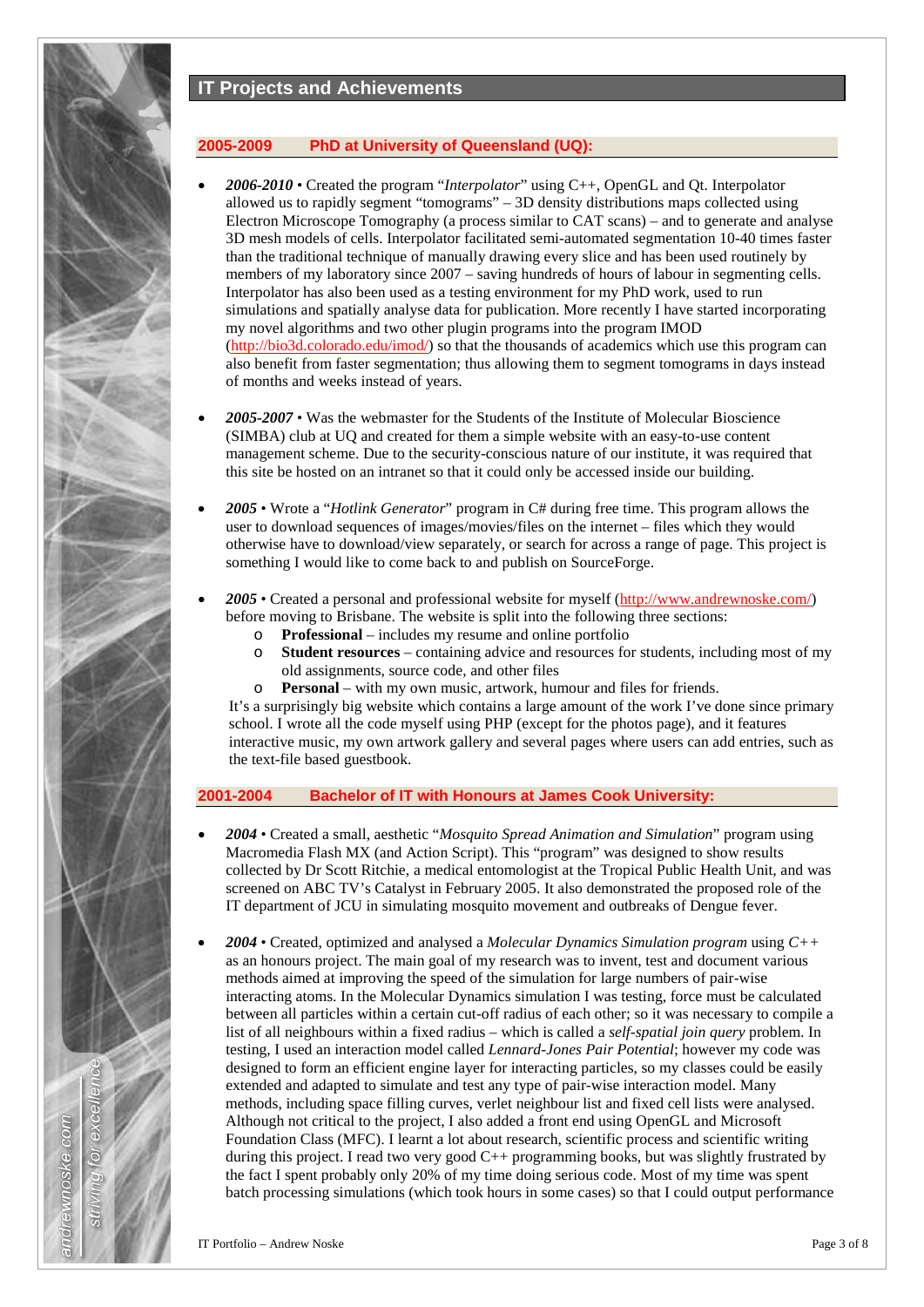

results. These were written into a CSV file, which I would then import into Excel for graphing and analysis.

• *2003* • Created a "*Business Environment Resource Tracker* (*BERT)*" website with three other team members using JSP and Java. BERT allows users to see what resources are available and make bookings for rooms, cars and equipment - each with different rules - and facilitates secure login for administrators and normal users. The program was originally intended for WETMA (Wet Tropics Management Authority), but sadly out contact with WETMA ceased unexpected and we had to be content with doing it as a university assignment only. This project was part of *Object Oriented Software Engineering* subject which taught special object oriented principles including GRASP and GOF. We also had to learn, use and incorporate automated testing (using JUnit and Robot), database management (MySQL), source control (MS Source Safe) and usecase documentation into our project.

More importantly, this project represented a valuable lesson in teamwork. I teamed up with conscientious workers, who, although not particularly strong coders, each contributed different strengths, including one member particularly good at documentation and one with experience in small business. The finished program was successful because we all worked "*smart and not too hard*", and we scored over 100% by doing much better than other teams and putting in the extra work for bonus marks. I also learnt the importance of having a team leader able to keep everyone on track and make sure documentation and code were always kept consistent.

In the previous semester, I was part of a project which wasn't so successful. I joined a team of very intelligent people who turned out to be over-ambitious and, unlike me, left work to the last minute. Our goal was to produce a multi-player client-server blackjack game, but due to poor planning the program was buggy, incomplete and didn't match our documentation. Our biggest problem was the lack of a proper project manager (we naively shared this role), feature creep and heroics, whereby one member took over more code than he could manage and was reluctant to let us help. The next semester I refused to join my friends' group and instead found people who were more level-headed and realistic.

- *2003* Created a "*3D Dance Factory*" program with Visual C++ using the GLUT library for OpenGL. The program is a great tool in teaching people how to dance; allowing users to create, load and save animations of human characters. More importantly I applied Object Oriented principles to write clean and proper code. The project features several different key-frame interpolation techniques, the ability to vary the play rate, complete camera control and music. I also implemented a large "keyboard chart overlap" to help remind the user which shortcuts keys perform which functionality.
- *2003* Created an *"Exam Creator"* program using Visual Basic, as well as many other languages (including PHP, MySQL & JavaScript). This program allows users to create, load and save exams as a MS Access DB file. Exams comprise of true/false, multiple choice, multiple section and exact answer questions, and these questions can be arranged in sections. Exams can then be exported as any of the following formats:
	- o **Non-assessable exam**  generates HTML and JavaScript web pages which students are encouraged to use as a learning aid.
	- o **Assessable exam**  allows the lecturer to enter a list of students and passwords, and then generates a series of PHP and MySQL files. Unlike the non-assessable exam, uploading this assessable exam to the web requires MySQL and PHP servers. The result is a secure environment where the exam supervisor logs in to enable the exam for students, and can view results as the students enter answers.
	- o **As a word document**  this feature automatically opens MS Word, and then uses native commands to insert all the questions etc. It also has an option to generate a "JCU exam" which uses a template to produce an authentic JCU exam.

The use of templates was a great idea, because it allows you to change the look of exams without altering the VB code. The disappointing aspect of this project was that JCU bought a professional program "Exam View" for a lot of money shortly before I told them they could use my program for free.

- *2002* Created a two player *Backgammon game* using *Java* (Java is architecture neutral therefore this program can run on any machine without modification) – another university project.
- *2002* Created several *Flash games* one of which was a "walk horizontally" platform game with proper gravity, bouncing grenades, music etc  $-$  a university project for a Multimedia course.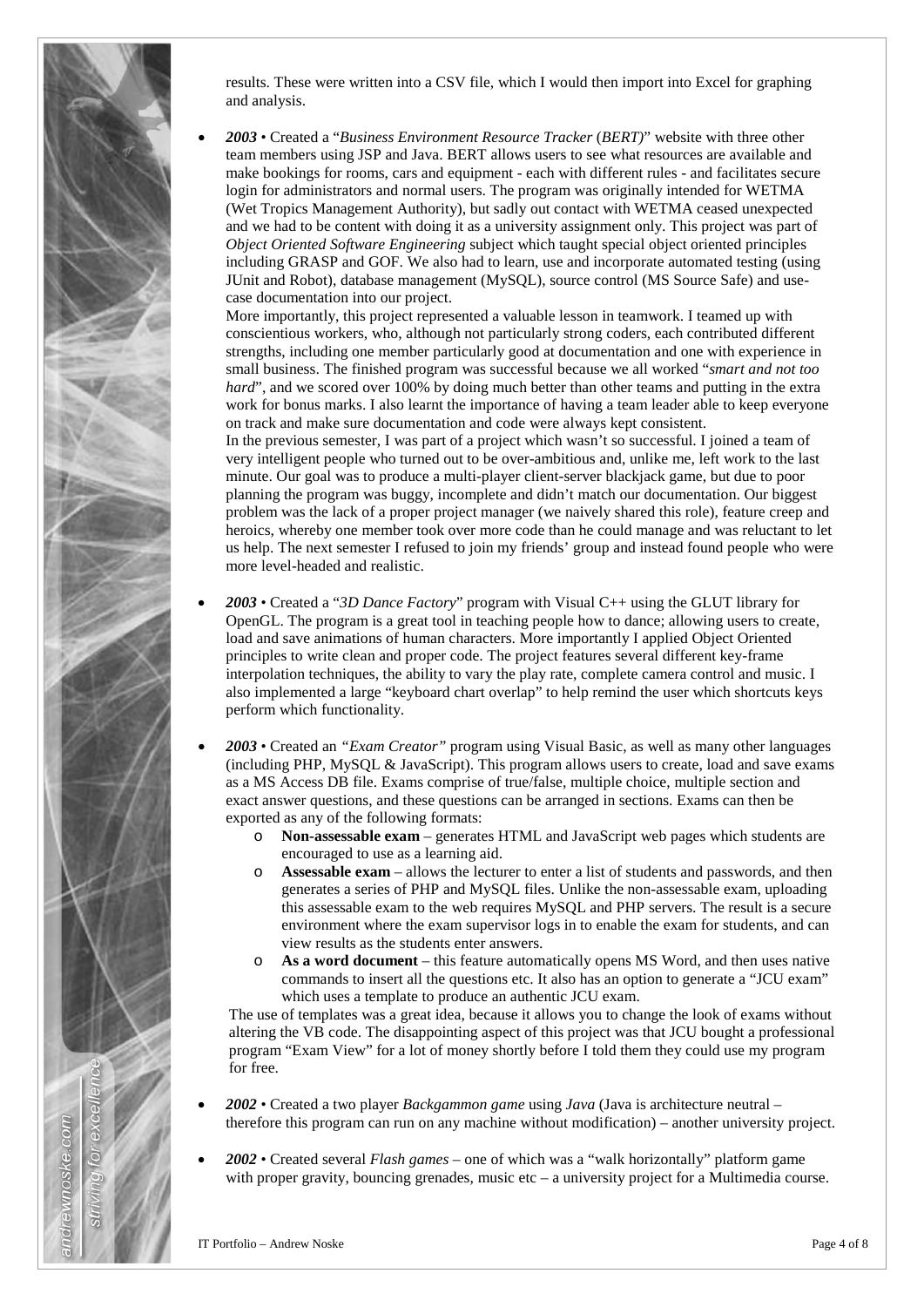

- *2001* Created a completely *Flash website* (using *Macromedia Flash*) for an actual web design company – it featured many pages, interactive music, animations etc.
- *2001* Created two low file size *Shockwave games* using *Director* as part of a university project for a Multimedia course.

**High School – Smithfield State High School (SSHS):**

- *2000* Received a VHA and Subject Dux in Information Technology during High School.
- *2000* During school's work experience program I enjoyed a week with engineers at Flanagan Consulting Group, Cairns, using *AutoCAD* and helped in report preparation using *Word*.
- *2000* Created a website and resource folder for Smithfield High students to access on school computers providing information and records for future Student Council members, as well as advice, humour and useful templates (timetables, palm cards, revision notes etc) for current students.
- *1999* Created *several 3D computer graphic images and animations* using 3D Studio Max (one of which can be seen at the top of this page).
- *1999* Participated in QANTM Cybercamp at Cairns TAFE, which included lessons to use programs such as 3D Max and Flash.
- *1995-2000* Created several databases for school assignments in *Access*. The last of these was a fairly large, fully operational relational database for an actual consulting company complete with documentation and inclusive of forms and complex queries.
- *1995-2000* Created several small applications using *Microsoft Visual Basic* and *C++* programming languages. Also designed a larger, memory game in *Visual Basic*. This card game has many configurable options (including different size boards, cards & timers), supports up to four human and computer players and involves a small element of artificial intelligence.
- *1995-2000* Created the following websites during high school (although I think most are no longer online):
	- $\circ$  Wet Tropics Waterways (individually created during Grade 10 as a school assignment)<br>  $\circ$  SSHS Student Council (individually created during Grade 11 for the Student Council)
	- SSHS Student Council (individually created during Grade 11 for the Student Council)
	- o History of Trinity Beach (created in a team of two during Grade 12 for the Australian Schools Web Competition 2000)
- *1995-2000* I pride myself on making organised and aesthetically pleasing computer documents. Notable projects include:
	- o An environmental project using *Word*, *Publisher* and *Excel* (for report, tables, graphs and a poster) which in 1999 was one of three Australian finalists for Stockholm Junior Water Prize, and also 1 of 16 finalists in BHP Science Awards
	- o A bench design and building project for Engineering Technology with *PowerPoint* presentation to the School Parents Committee, and report with *AutoCAD* figures which won a CSIRO Silver CREST Award, and a Merit Award in BHP Science Awards 2000.

### **Online Websites**

- <http://www.andrewnoske.com/> More of a personal site than anything else; includes much of my project work and resources for the benefit of IT students.
- <http://www.andrewnoske.com/wiki/> My own wiki site and "online notebook", featuring numerous articles on computer program and programming tips.
- <http://www.janmclucas.net/> I designed this site for Senator Jan McLucas (see Work Experience)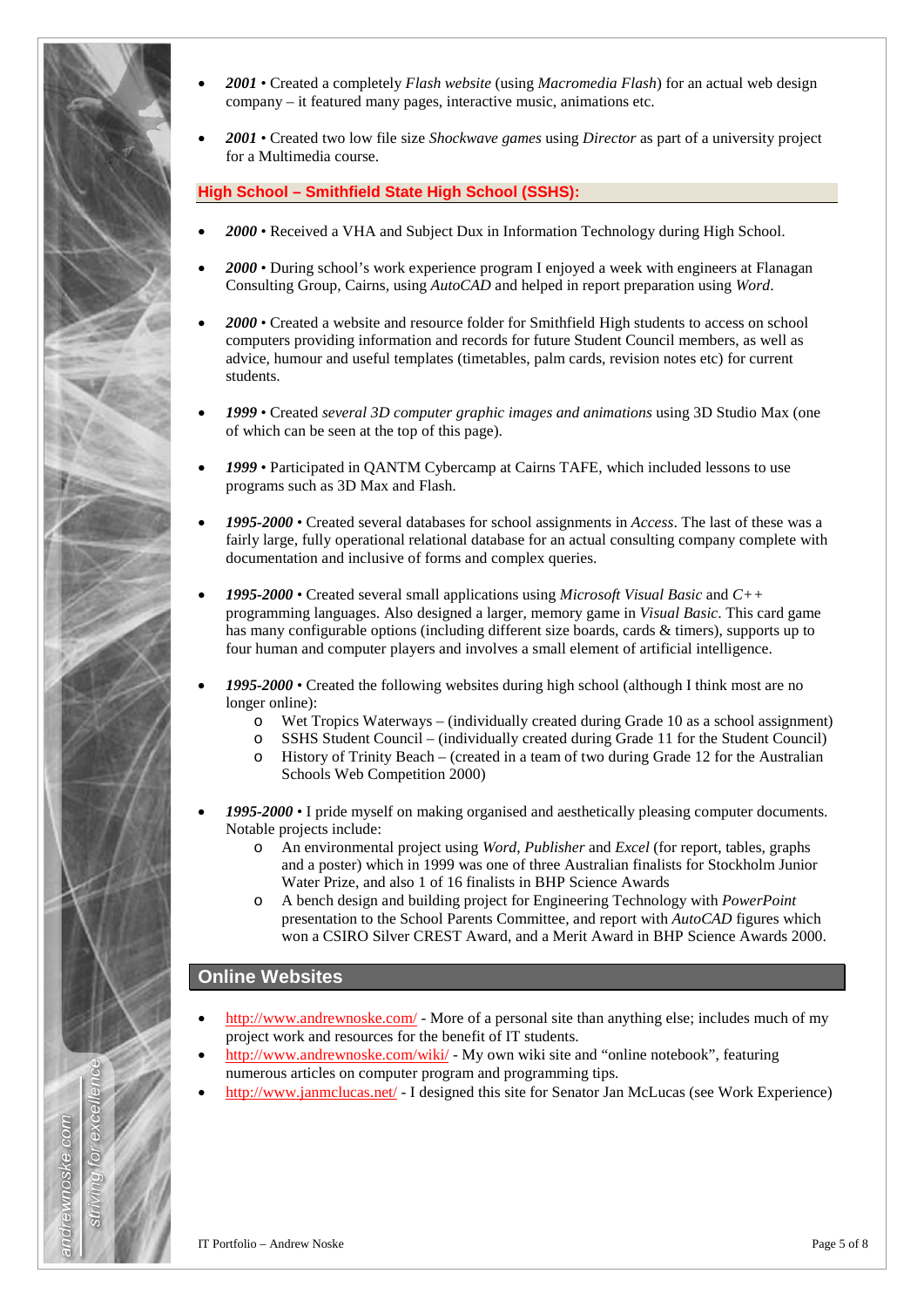

# **Software Experience**

*Note: I am familiar with many different applications, however only the larger and better-known of these have been listed below.*

#### **Graphics, Web and Animation Programs**

- All Adobe products: Photoshop, Dreamweaver, Illustrator, Flash, Fireworks, Premier etc
- Cinema 4D
- 3D Studio Max
- AutoCAD
- Paint Shop Pro

#### **Programming**

- C/C++ (and OpenGL)
- C#
- Java (familiar with most editors)
- PHP & MySQL
- JSP
- Visual Basic

#### **Other**

- All of Microsoft Office products: Word, Excel, Publisher, Access, PowerPoint and Visio
- Windows and MAC OS X Operating Systems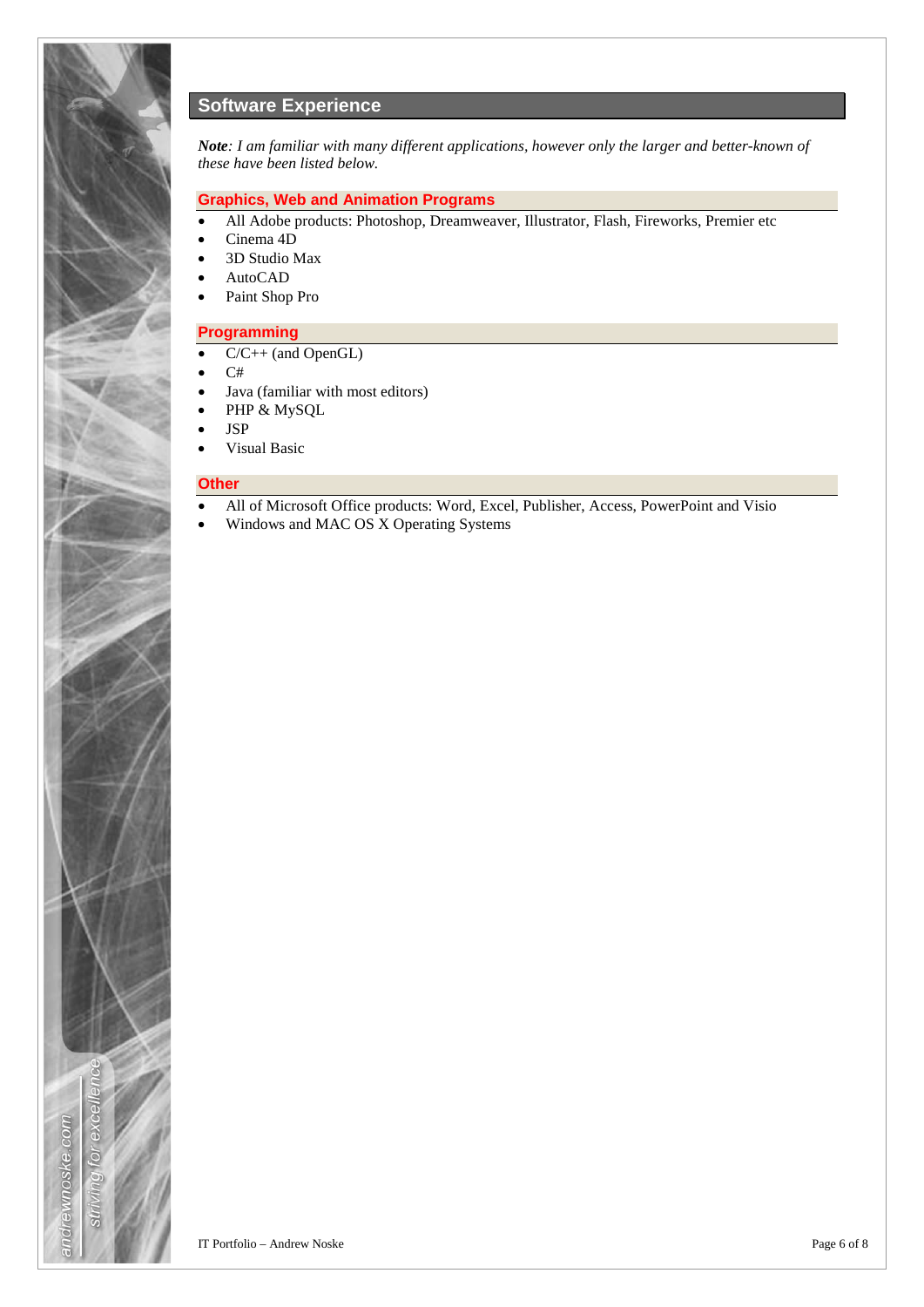

# **Software Skills Matrix:**

| Proficiency<br>excellent⇔limited |                                                            |             |   | <b>Software</b>                             | <b>Comments and Examples of Use</b>                                                                                          |  |  |  |  |  |
|----------------------------------|------------------------------------------------------------|-------------|---|---------------------------------------------|------------------------------------------------------------------------------------------------------------------------------|--|--|--|--|--|
|                                  | <b>Graphics, Web Design, Sound and Animation Programs:</b> |             |   |                                             |                                                                                                                              |  |  |  |  |  |
| Χ                                |                                                            |             |   | <b>Adobe Dreamweaver</b>                    | I use Dreamweaver for almost all my web design, development                                                                  |  |  |  |  |  |
|                                  |                                                            |             |   |                                             | and site maintenance, although Putty can be useful too.                                                                      |  |  |  |  |  |
| X                                |                                                            |             |   | Abode Photoshop                             | Have written several of my own scripts, macros and visual                                                                    |  |  |  |  |  |
|                                  |                                                            |             |   |                                             | basic interfaces which interact with Adobe Photoshop.                                                                        |  |  |  |  |  |
| X<br>X                           |                                                            |             |   | Adobe Illustrator<br><b>Adobe Fireworks</b> | Use to produce figures for scientific publications.<br>My favourite program for rapid graphic design projects.               |  |  |  |  |  |
|                                  | X                                                          |             |   | Adobe Premier                               | Produced several promotional videos during PhD.                                                                              |  |  |  |  |  |
| X                                |                                                            |             |   | Adobe Flash                                 | Is one of my strongest programs, and enjoy ActionScript.                                                                     |  |  |  |  |  |
|                                  |                                                            |             |   |                                             | Produced: several interactive games & websites.                                                                              |  |  |  |  |  |
|                                  |                                                            | X           |   | Adobe Director                              | Produced: simple shockwave games & an interactive portfolio.                                                                 |  |  |  |  |  |
|                                  | X                                                          |             |   | Adobe Captivate                             | I'm a big advocator and producer of video tutorials, but prefer<br>screenr.com, Camtasia Studio and Snapz (for Mac).         |  |  |  |  |  |
| X                                | X                                                          |             |   | Cinema4D                                    | Used Cinema 4D to create many animation of cells, and have                                                                   |  |  |  |  |  |
|                                  |                                                            |             |   |                                             | programmed several of my own COFFEE and $C++$ Cinema 4D                                                                      |  |  |  |  |  |
|                                  |                                                            |             |   |                                             | plugins to accelerate the design process.                                                                                    |  |  |  |  |  |
|                                  |                                                            | Χ           |   | 3D Studio Max                               | Have created several models, some featured on the cover page.                                                                |  |  |  |  |  |
|                                  |                                                            | X           |   | <b>AutoCAD</b>                              | Haven't used for a while, but once used to design and build<br>custom engineering work benches.                              |  |  |  |  |  |
|                                  |                                                            | X           |   | Amira                                       | Started with this and Imaris (similar program) only recently.                                                                |  |  |  |  |  |
|                                  | X                                                          |             |   | QuickTime Pro                               | I often use QuickTime to create, combine and export .mov files.                                                              |  |  |  |  |  |
|                                  |                                                            |             |   | <b>Programming Languages:</b>               |                                                                                                                              |  |  |  |  |  |
| X                                | X                                                          |             |   | $C/C++$                                     | I have over five years experience with $C++$ (and OpenGL).                                                                   |  |  |  |  |  |
|                                  |                                                            |             |   |                                             | Produced: "3D dance factory program" and did all my PhD                                                                      |  |  |  |  |  |
|                                  |                                                            |             |   |                                             | programming in $C++$ . I have become proficient with Qt (as in                                                               |  |  |  |  |  |
|                                  |                                                            |             |   |                                             | Qt framework and Qt Creator) and also wxWidgets.                                                                             |  |  |  |  |  |
|                                  | X                                                          |             |   | C#                                          | Much prefer this to VB! Is easier to convert code to/from Java.                                                              |  |  |  |  |  |
|                                  | X                                                          |             |   | VB 6 Macros                                 | Saved countless hours during my honours by writing my own                                                                    |  |  |  |  |  |
|                                  | X                                                          | $\mathbf X$ |   | Java                                        | Macros for Word, Excel and even PowerPoint (see my website).<br>Great idea, although slow and can be nasty to setup.         |  |  |  |  |  |
|                                  | X                                                          |             |   | JavaScript, HTML, CSS                       | Have designed many websites with JavaScript and CSS.                                                                         |  |  |  |  |  |
| X                                | X                                                          |             |   | PHP                                         | I like PHP, but I'd also like to learn and try ASP using the MS                                                              |  |  |  |  |  |
|                                  |                                                            |             |   |                                             | .NET environment (I've heard it's easier).                                                                                   |  |  |  |  |  |
|                                  |                                                            | X           |   | JSP                                         | Tutored how to setup/use Apache Tomcat.                                                                                      |  |  |  |  |  |
|                                  | X                                                          |             |   | <b>MySQL</b>                                | Most recently have been playing with spatial dataset structures/                                                             |  |  |  |  |  |
|                                  | X                                                          | X           |   | Visual Basic                                | geographic information systems using postGIS in postgreSQL.<br>Not a big fan on VB, but have used in the past to produce a   |  |  |  |  |  |
|                                  |                                                            |             |   |                                             | memory board game and "exam creator" program.                                                                                |  |  |  |  |  |
|                                  | <b>Programming Environments:</b>                           |             |   |                                             |                                                                                                                              |  |  |  |  |  |
|                                  | X                                                          |             |   | .NET Environment                            | I'm a big fan of code folding, so often use this for $C#$ and $C++$                                                          |  |  |  |  |  |
|                                  | X                                                          |             |   | Visual Studio 6                             | Used throughout undergrad - especially MS Visual $C++6$ .                                                                    |  |  |  |  |  |
|                                  | $\mathbf X$                                                |             |   | X Code                                      | Used to create two GUI program and several $C++$ plugins for                                                                 |  |  |  |  |  |
|                                  |                                                            |             |   |                                             | <i>IMOD.</i>                                                                                                                 |  |  |  |  |  |
|                                  | X                                                          |             |   | Eclipse IDE                                 | It's been a while, but I once used NetBeans extensively.                                                                     |  |  |  |  |  |
|                                  |                                                            |             |   | <b>Operating System Environments:</b>       |                                                                                                                              |  |  |  |  |  |
| X                                | X                                                          |             |   | Microsoft Windows                           | Experience with Windows 98, 2000, XP and Window 7.                                                                           |  |  |  |  |  |
|                                  | $\mathbf X$                                                |             |   | Mac OS X                                    | In my PhD program all my co-workers used Macs so I now very<br>comfortable with Macs for processor intensive tasks and often |  |  |  |  |  |
|                                  |                                                            |             |   |                                             | program using XCode. Very nice operating system.                                                                             |  |  |  |  |  |
|                                  |                                                            |             | X | Linux - Red Hat                             | I have access to a powerful Red Hat workstation in 200                                                                       |  |  |  |  |  |
|                                  |                                                            |             |   |                                             | although not much experience since.                                                                                          |  |  |  |  |  |
|                                  |                                                            | X           |   | Unix shell/terminal                         | I know all the basic text-based commands, but am by no means                                                                 |  |  |  |  |  |
|                                  |                                                            |             |   |                                             | an advanced user when it comes to administration.                                                                            |  |  |  |  |  |
|                                  |                                                            |             |   | <b>Version Control System:</b>              |                                                                                                                              |  |  |  |  |  |
|                                  |                                                            | X           |   | <b>CSV</b>                                  | Used for years to contribute code to an overseas collaborator.                                                               |  |  |  |  |  |
|                                  |                                                            |             | X | Mercurial                                   | Find very cumbersome, so not my favourite versioning system.                                                                 |  |  |  |  |  |
|                                  |                                                            | X           | X | Subversion<br>MS Visual Source Safe         | Used to manage my own code.<br>Have had bad experiences with this $-$ CVS is better.                                         |  |  |  |  |  |
|                                  |                                                            |             |   |                                             |                                                                                                                              |  |  |  |  |  |